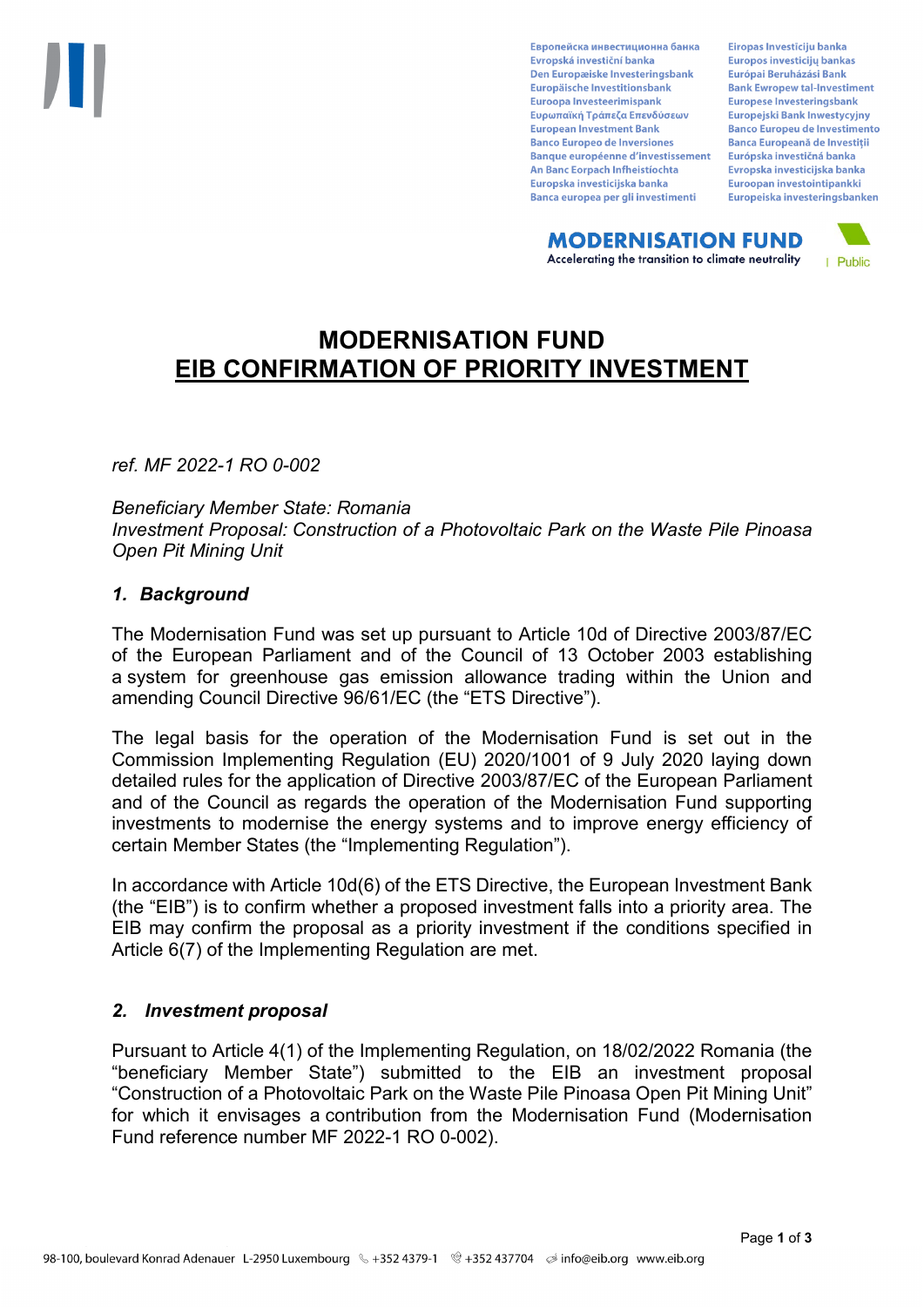

The investment proposal concerns a project relating to the construction of a photovoltaic power plant.

The beneficiary Member State has requested funding of EUR 47 902 281 for a disbursement under the proposed project.

The main objective of the investment is to support the development of new capacities of renewable energy sources that contribute to the decarbonisation of the power system.

The project is part of the measures set out in the National Energy and Climate Plan (NECP) for Romania in relation with the adequacy of the energy system in the context of the development and decarbonisation plan of the Oltenia Energy Complex.

### *3. Compliance with the conditions for priority investment*

- a) The beneficiary Member State has demonstrated that the investment complies with the requirements laid down in Article 10d(1) of the ETS Directive as it supports the modernisation of the energy system and it is in line with the objectives and measures set out in its NECP.
- b) According to the information provided by the beneficiary Member State and pursuant to Article 10d(2) Directive 2003/87/EC, the investment is considered as a priority investment as it falls under the priority area "generation of electricity from renewable sources".
- c) The beneficiary Member State has sufficient funds available for the requested disbursement according to the statement of the available funds referred to in Article 5(1) of the Implementing Regulation and after deduction of any amounts to be disbursed for investments already confirmed in accordance with Article 6(9) of the Implementing Regulation.
- d) The beneficiary Member State has provided evidence that the measures under the investment proposal have obtained State aid clearance in accordance with the Commission Decision C(2022) 553, ref. State aid SA.59974.
- e) The beneficiary Member State has confirmed in writing that the investment complies with any other applicable requirements of Union and national law.
- f) According to the information provided by the beneficiary Member State, the amounts requested from the Modernisation Fund are not intended to cover the same costs of the investment as those financed by another Union or national instrument.

## *4. Conclusions*

The EIB has assessed the investment proposal based on the information submitted by the beneficiary Member State in accordance with Article 4 and Annex 1 of the